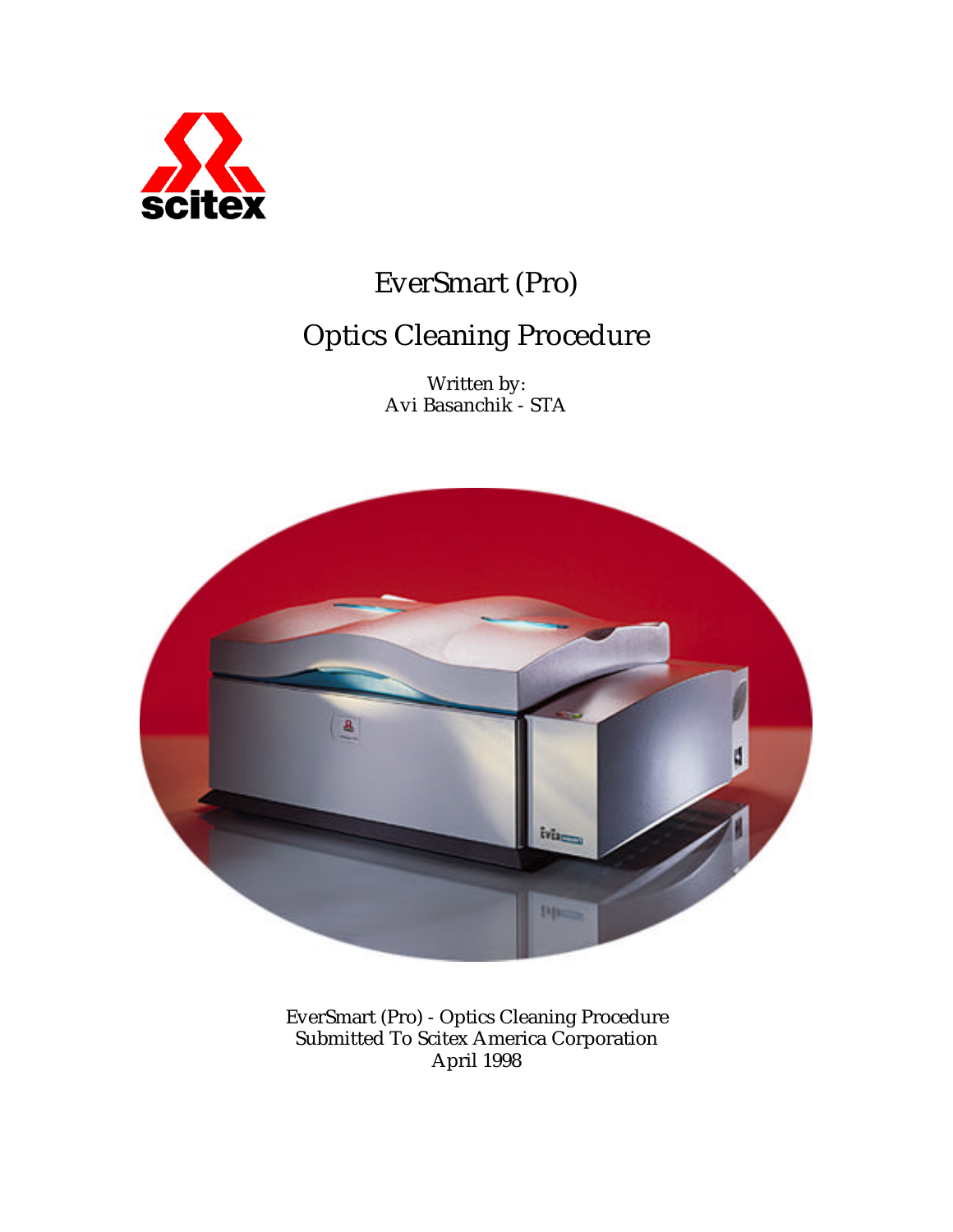

**Date:** April 1998

**From:** Avi Basanchik - ATS Group

#### **Re: EverSmart (Pro) - Optics Cleaning Procedure**

If you notice problems of vertical lines in the final scan, it might be caused by existing dust on the optic path.

In most cases by cleaning the scanner's glasses you can remove the vertical lines, in other cases you might need to dig down and clean other components of the optics path.

Brief information about the EverSmart's optic path you will find at the end of the document.

#### **Cleaning The Glass (Upper and Base Glass)**

The upper and base glass plates require periodic cleaning.

• We recommend using a domestic glass cleaning solution based on Alcohol to clean all flat glass surfaces, as it leaves no trace after drying.

#### **Cleaning the upper side of the base glass:**

- Lift up the top cover.
- Wipe gently with a soft material or paper that does not leave a residue of fibers, such as rice paper or chamois leather.

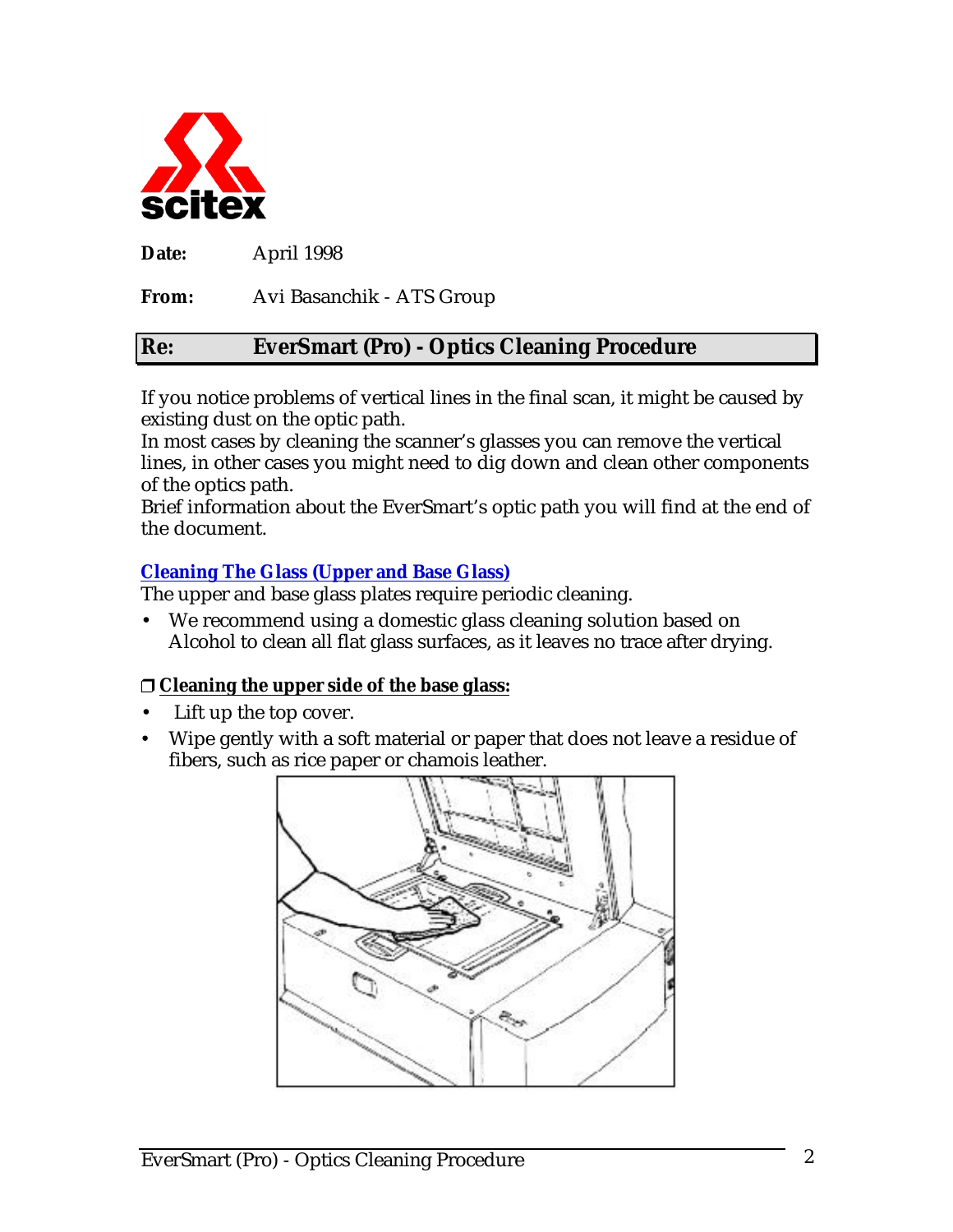- When the glass is clean, use a soft brush or an air spray to dry the glass and remove dust.
- Use an anti-static cleaner to eliminate static charges.

#### **Cleaning the upper side of the upper glass:**

- Switch OFF the main power switch of the scanner and Lift up the top cover.
- Unscrew the four screws at the upper and lower corners of the top cover. After several rotations, the screws spring out of their sockets (There is no need to remove the screws).



**Caution:** The transparency lamp is hot. Wait a few minutes for the lamp to cool off.

Close the top cover.

**Important:** Make sure that the cover is closed properly. If the cover is not closed properly, it may suddenly spring open.

• Remove the top cover by gripping it at two diagonal corners, and lifting it (see drawing next page).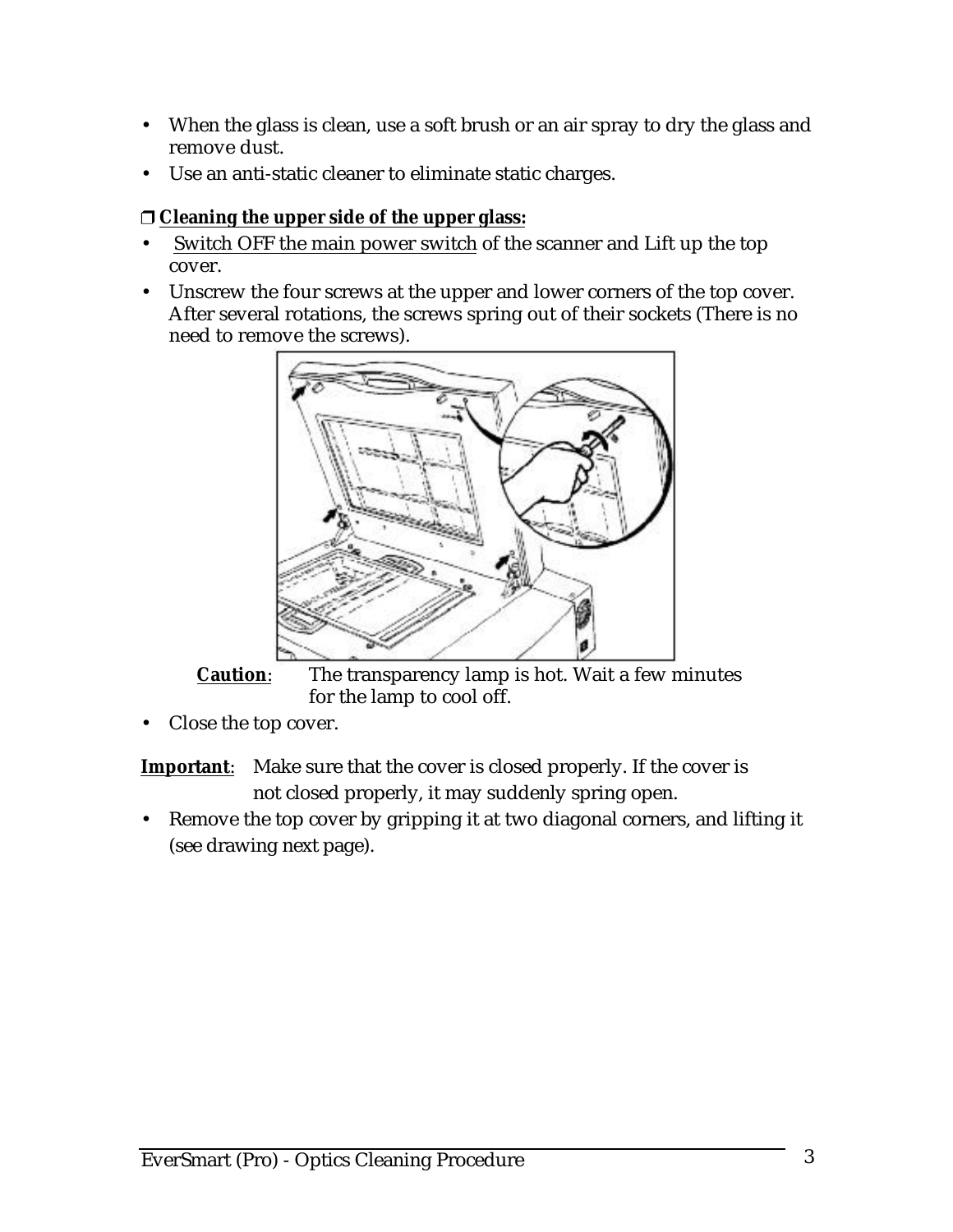

• Wipe gently with a soft material or paper that does not leave a residue of fibers, such as rice paper or chamois leather.



- When the upper glass is clean, use a soft brush or an air spray to dry the glass and remove dust.
- Use an anti-static cleaner to eliminate static charges.
- Reveres the procedure in order to assemble the top cover.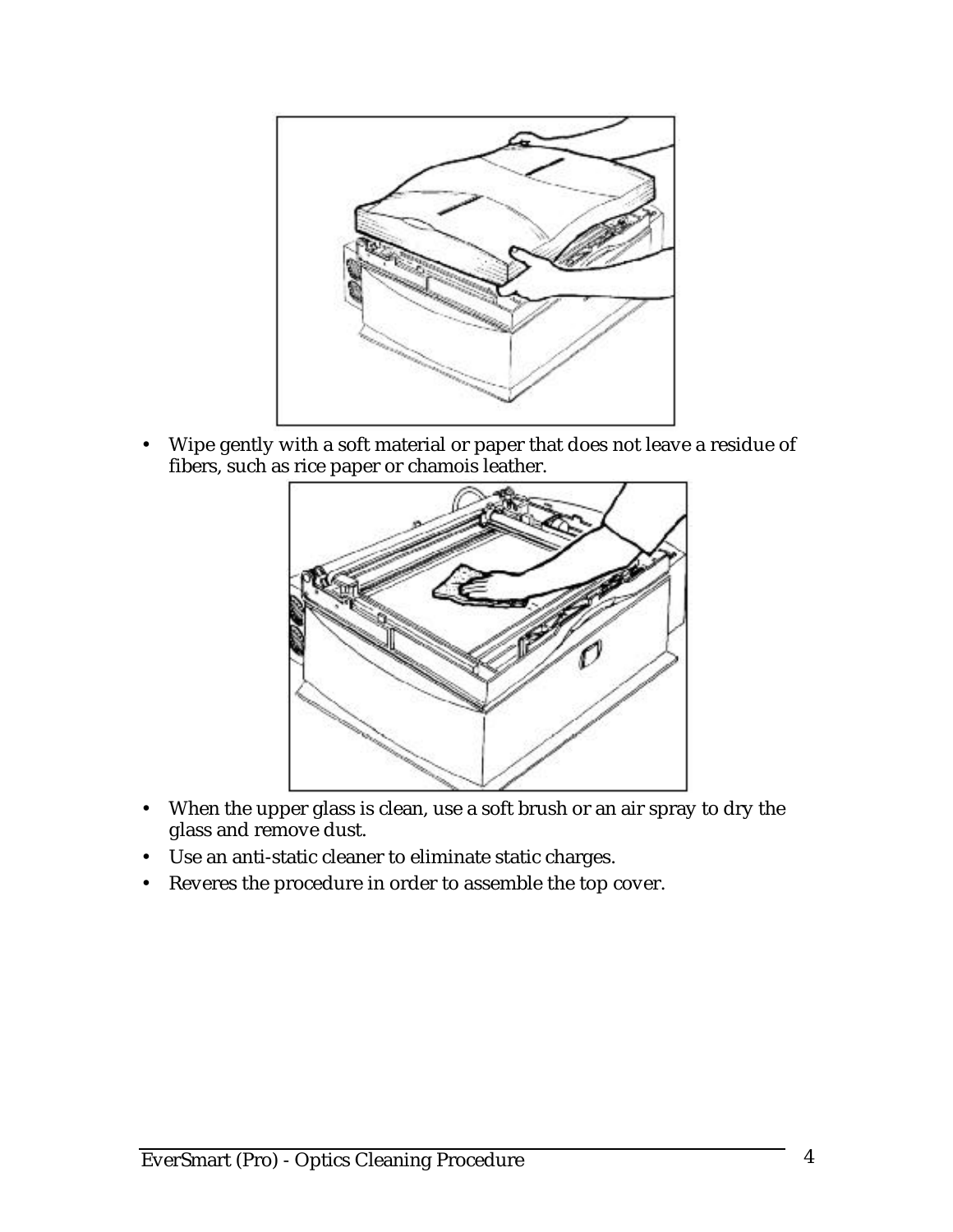#### **Cleaning the bottom side of the base glass:**

- Switch OFF the main power switch of the scanner.
- Lift up the top cover.
- Turn quarter course the four screws that fasten the base glass plate to the scanner.



- Lift the two handles of the glass plate.
- Pull out the glass plate.
- Place the glass plate on a soft surface.





• Clean the base glass surface, making sure you do not touch the white sticker running along the side of the glass.



- After cleaning the glass, grip the handles, and place the glass back in its original position.
- Reveres the procedure in order to assemble the glass.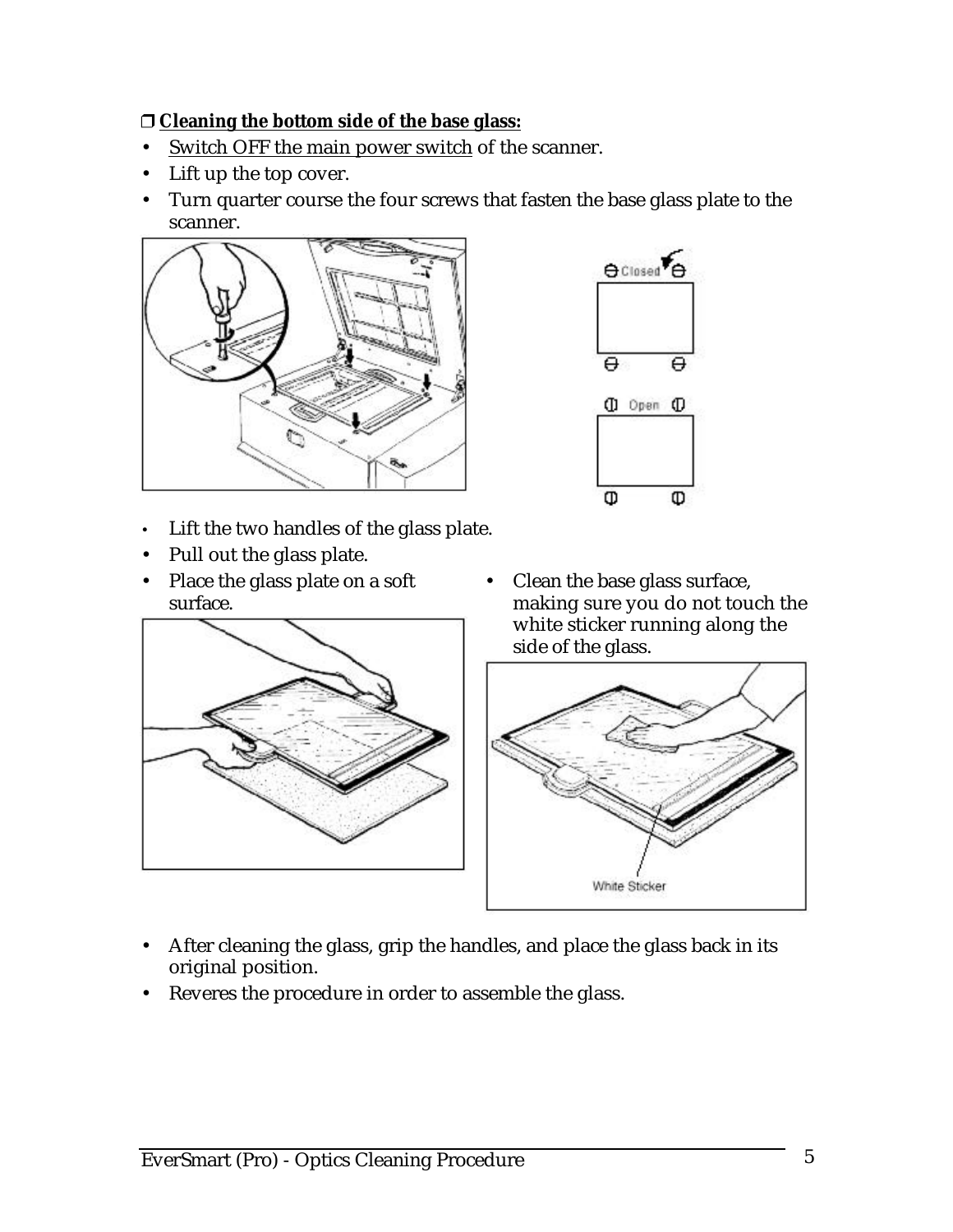#### **Cleaning The Mirrors, Lens and The CCD**

#### **Cold Mirror**

- Remove the front panel of the scanner, as follows:
	- 1. Remove the base glass (see procedure of cleaning the bottom side of the base glass).
	- 2. Through the handle opening closest to the front panel side, unscrew 1 screw connecting the center of the front panel. The screw springs out of its socket (There is no need to remove the screw).

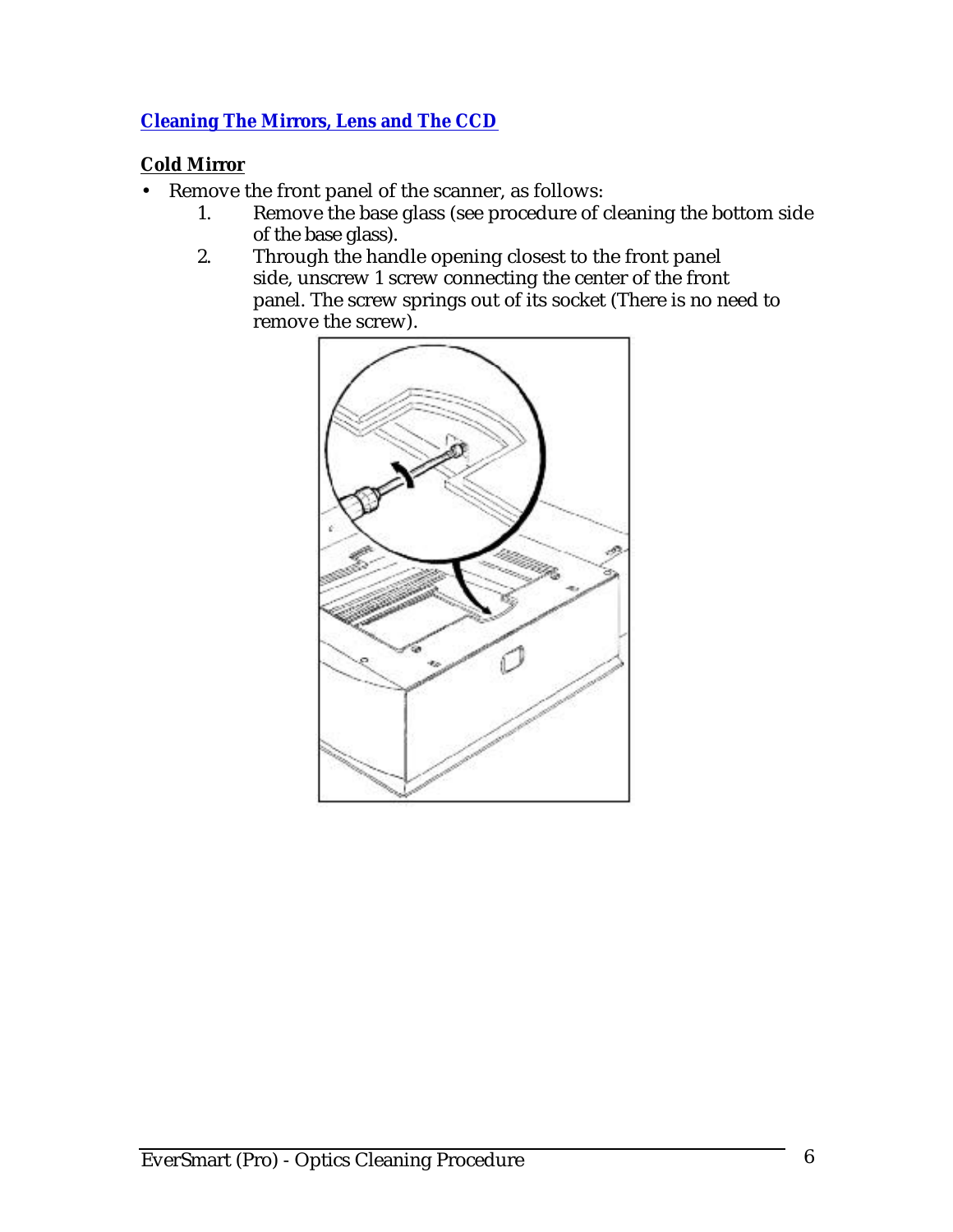- 3. Unlock 3 rotating locks, as follows:
	- Two on the left side of the panel (from the front of the scanner).
	- One at the middle of the bottom of the panel, on the inner side.



4. Pull out the left side of the panel.

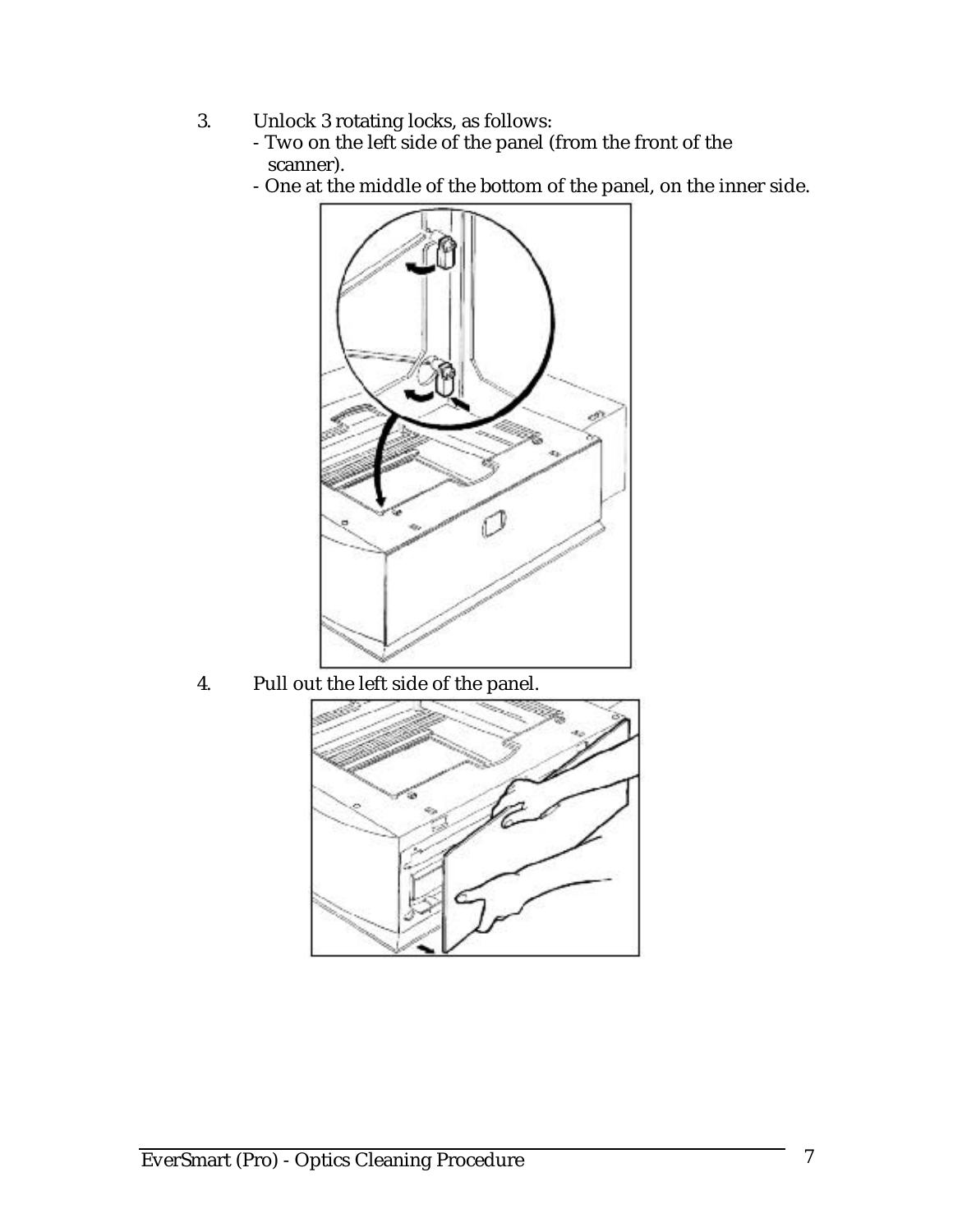5. Slide out the right side of the panel.



- 6. Push in and push up the spring band that secures the mirror
- 7. Let the mirror fall gently to your hand



- 8. Clean the mirror, using only **Ethyl Alcohol** and make sure that the mirror surfaces are free of residue and the end of the cleaning procedure.
- 9. Reverse the procedure to assemble the mirror.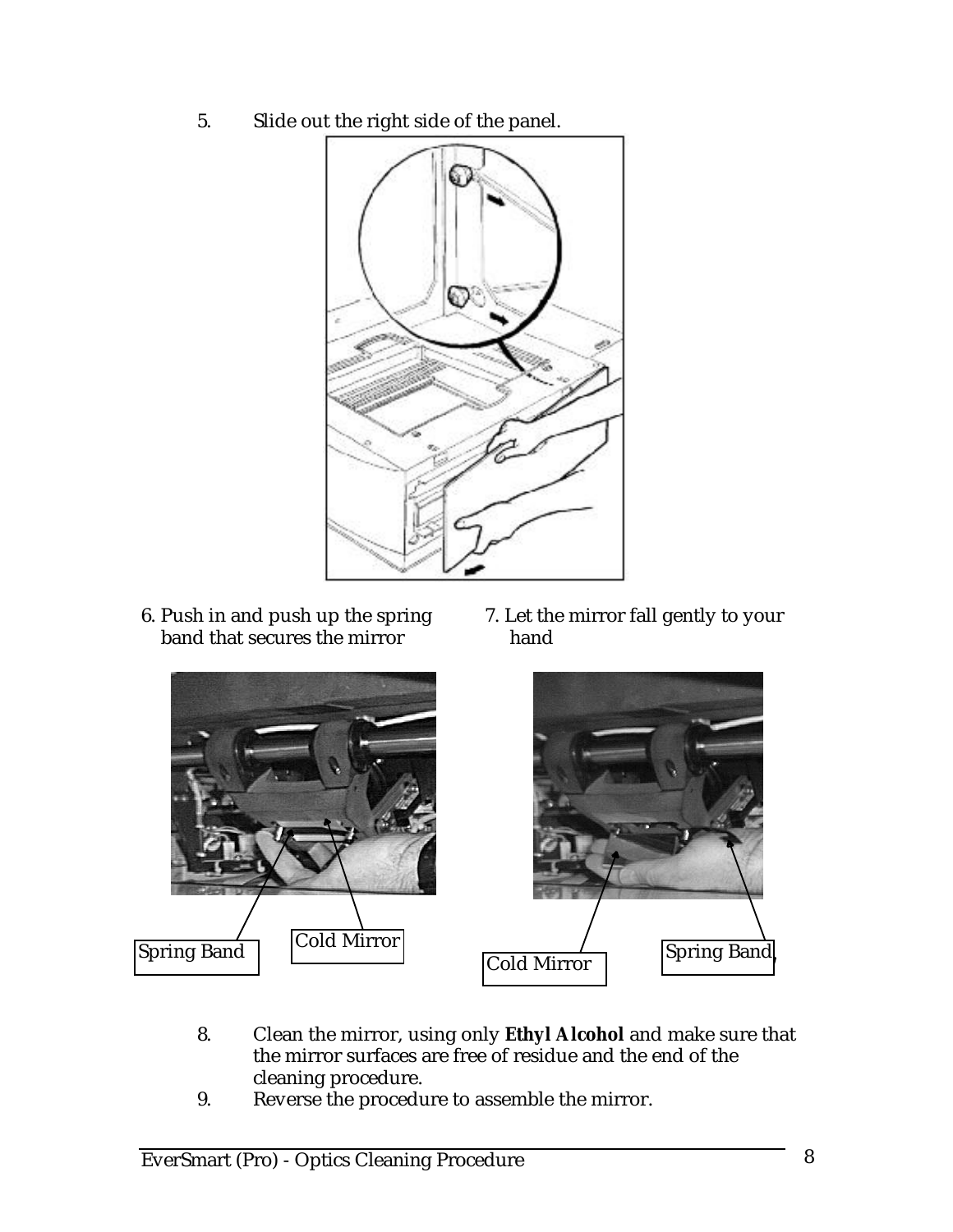## **The following should be done by certified engineers**

#### **CCD Head - Cleaning Procedure**

• To clean the CCD Head, use only pressurized air from a distance of 20 mm. The angle between the pressurized air can and the CCD Head should be 90 degrees.

If cleaning with the pressurized air does not bring the required results, please proceed with the following steps.

- Remove the right cover panel of the scanner.
- Remove the top black metal cover (4 screws) according to this sequence: Launch the scanner's Calibration program. Calibrate Main Axis and move Main Axis to address 95  $\Box$  Remove the upper glass  $\Box$  Open the four screws of the top black metal cover.
- Switch OFF the scanner and Disconnect the power cord.
- Remove the folding mirror.
- Take a cotton bud ("Q-TIP") and cover it with the cotton cloth which was supplied with the scanner, as shown in picture 1.

![](_page_8_Picture_9.jpeg)

#### **Picture 1**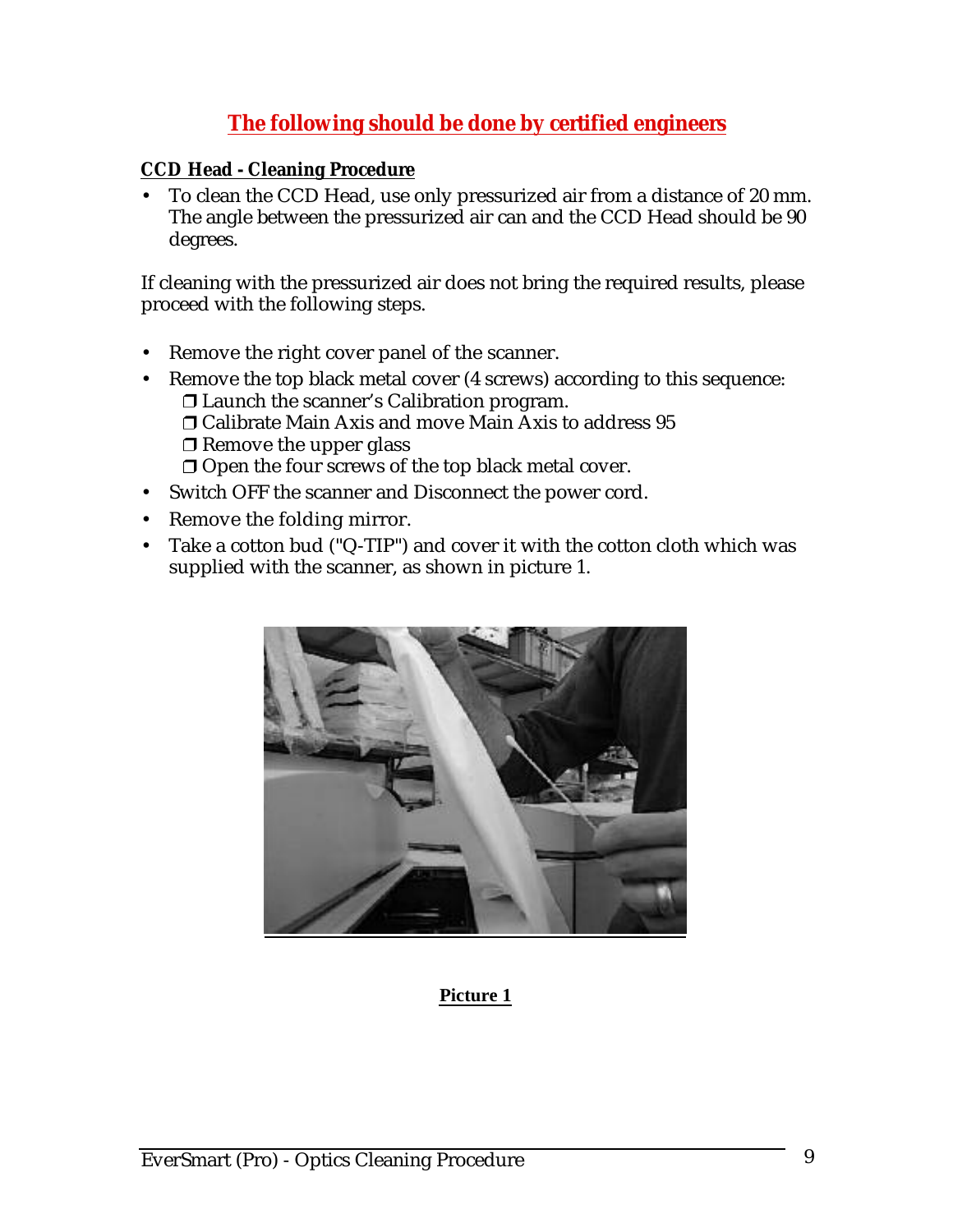Clean the CCD only in one direction (from the inner side to the front side) as shown in picture 2. Try to clean the CCD head without any chemical liquid.

![](_page_9_Picture_1.jpeg)

### **Picture 2**

#### **Note:**

From scanner S/N 98020044 we have issued a new CCD head with CCD window to provide better access for cleaning the CCD sensor.

*-- See next page for procedure about cleaning the new CCD head --*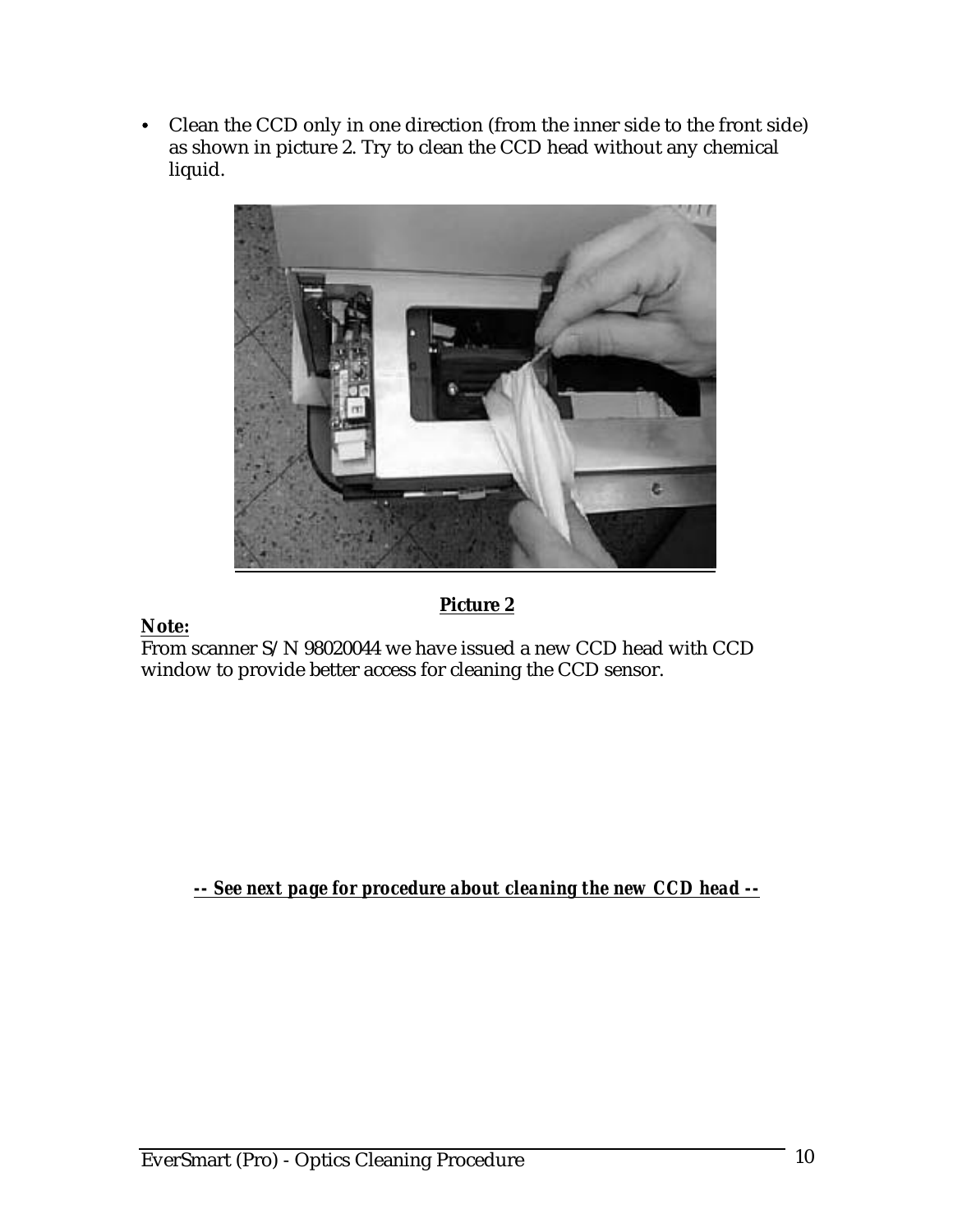The only change in the cleaning procedure is that you need to open the CCD window (sliding cover) before beginning the cleaning procedure. See Picture 3.

![](_page_10_Picture_1.jpeg)

 **Picture 3** 

- Reassemble all the parts.
- Verify that scanning quality is satisfactory.

#### **Cleaning Materials**

#### **Mirrors**

For cleaning the mirrors please use only **Ethyl Alcohol** and make sure that the mirror surfaces are free of residue at the end of the cleaning procedure.

#### **Cover Glass & Base Glass**

For cleaning the cover glass and base glass please use a window cleaner based on Alcohol.

#### **Lens**

To clean the CCD Head, use only pressurized air from a distance of 20 mm. The angle between the pressurized air can and the CCD Head should be 90 degrees.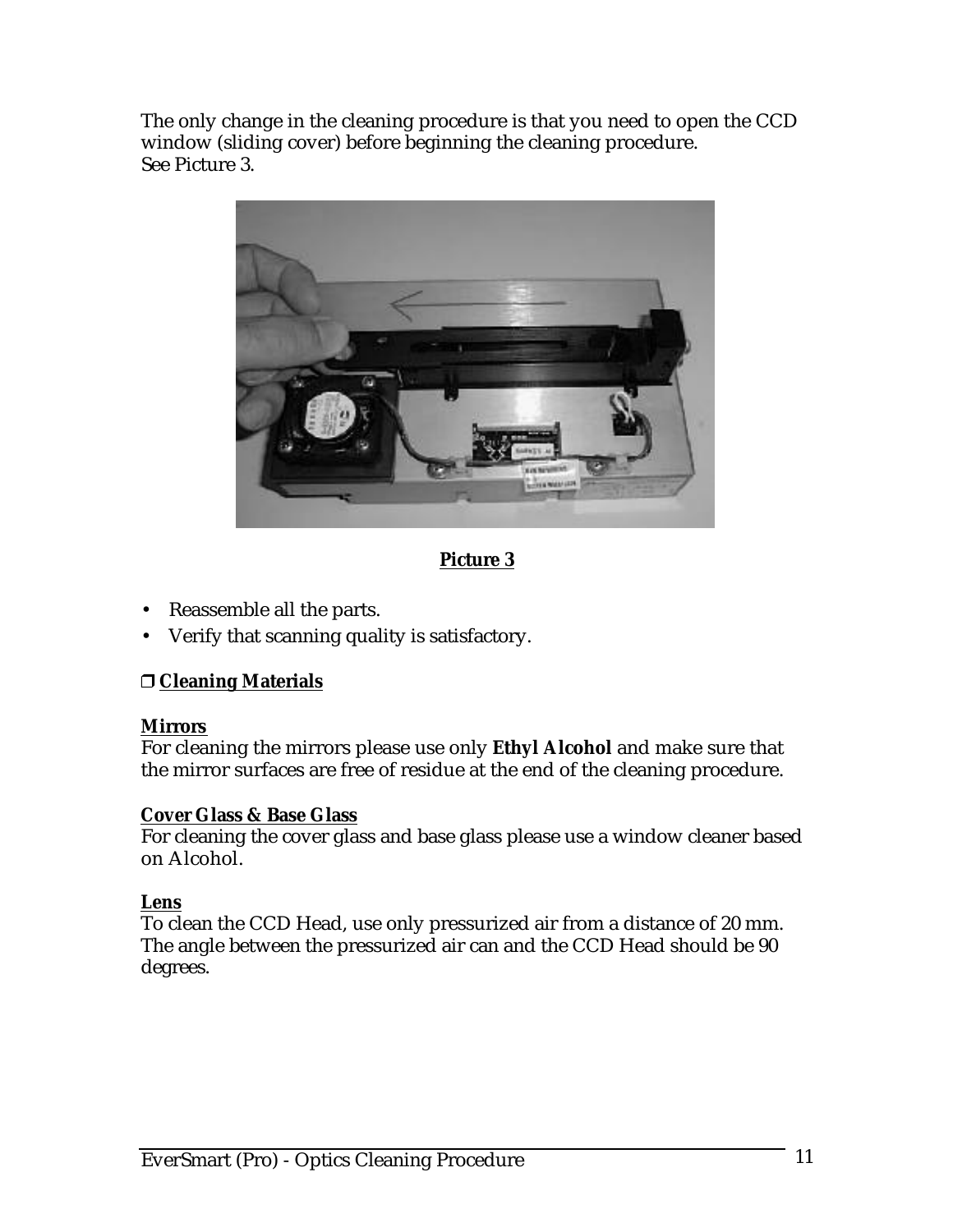## **Optical Layout**

![](_page_11_Figure_1.jpeg)

- Movement a long the Main axis only

#### **Description of The Optics Path**

The EverSmart family scanners have three scanning bulbs, the one inside the top cover is used for transparency scans and the two inside the optic box are used for reflective scans.

The light from the transparency bulb goes through the slide, hits the Cold Mirror, changes direction by 45°, crosses the lens, hits the Folding Mirror, changes direction by 45 and hits the CCD.

Conversely the light from the reflective bulbs hits the image by 45° and goes the same as the transparency light.

![](_page_11_Picture_7.jpeg)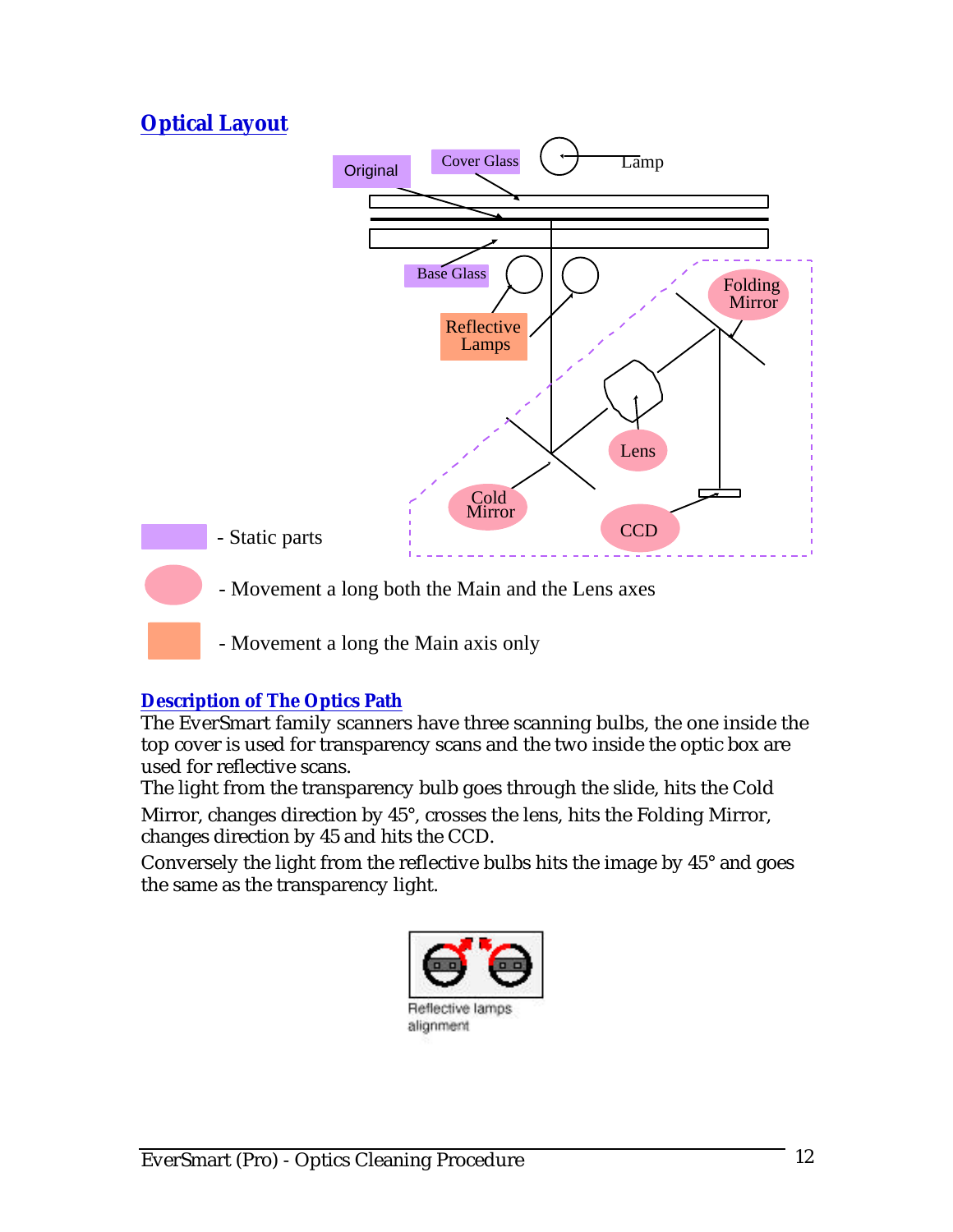#### **Base Glass**

- Both sides are coated by Anti Reflective (A.R) coating in order to eliminate Newton Rings effects.
- Contain Butting pattern to combine four strips into one file.
- Gain transparent window, for transparency gain calibration, this area should KEEP CLEAN on regular bases otherwise you will get vertical lines.
- Gain reflective white strip for reflective gain calibration, this area should KEEP CLEAN on regular bases otherwise you will get vertical lines.

# Butting pattern րորան Gain Ref. Gain Tr. (below)

#### **Base Glass layout**

#### **Cold Mirror**

Reflects only the visible spectrum towards the optical path, transmits the UV+IR portion away from the optical path.

#### **Lamp**

Fluorescent lamps, narrow aperture (30°), No diffuser. Specially designed spectrum for best results with the CCD dynamic range.

#### **Remember**

The scanner is a smart camera, dust on the optics path effecting the quality. In order to keep the scanner clean from dust, keep the room out of dust.